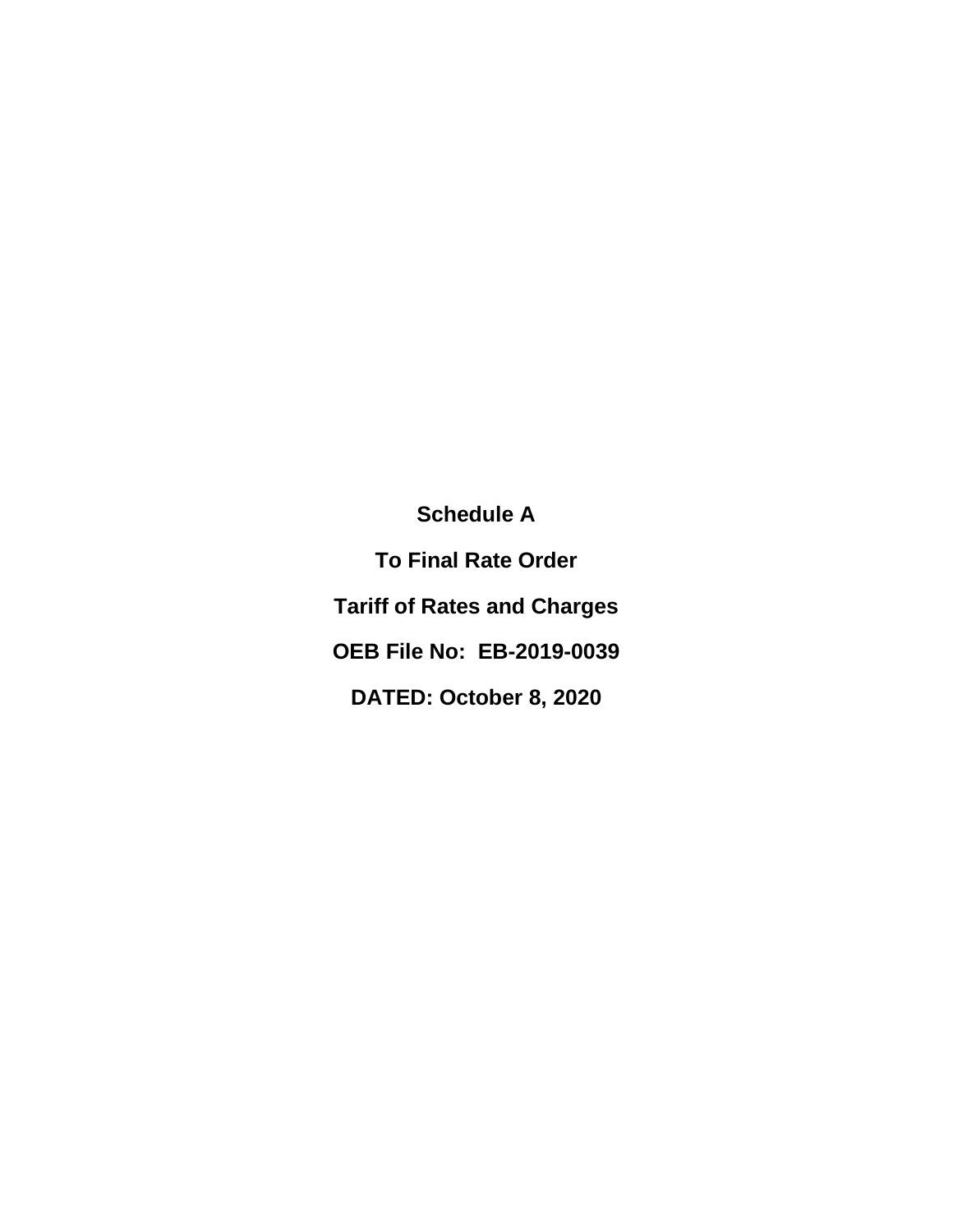**Amended to Reflect the Implementation Date of August 1, 2020** 

**(unless indicated otherwise)**

**This schedule supersedes and replaces all previously**

**approved schedules of Rates, Charges and Loss Factors**

**EB-2019-0039**

## **RESIDENTIAL SERVICE CLASSIFICATION**

This classification applies to an account taking electricity at 750 volts or less where the electricity is used exclusively in a separate metered living accommodation. Customers shall be residing in single-dwelling units that consist of a detached house or one unit of a semi-detached, duplex, triplex or quadruplex house, with a residential zoning. Separately metered dwellings within a town house complex or apartment building also qualify as residential customers. The customer will be supplied at one service entrance only. Class B consumers are defined in accordance with O. Reg. 429/04. Further servicing details are available in the distributor's Conditions of Service.

### **APPLICATION**

The application of these rates and charges shall be in accordance with the Licence of the Distributor and any Code or Order of the Ontario Energy Board, and amendments thereto as approved by the Ontario Energy Board, which may be applicable to the administration of this schedule.

No rates and charges for the distribution of electricity and charges to meet the costs of any work or service done or furnished for the purpose of the distribution of electricity shall be made except as permitted by this schedule, unless required by the Distributor's Licence or a Code or Order of the Ontario Energy Board, and amendments thereto as approved by the Ontario Energy Board, or as specified herein.

Unless specifically noted, this schedule does not contain any charges for the electricity commodity, be it under the Regulated Price Plan, a contract with a retailer or the wholesale market price, as applicable. In addition, the charges in the MONTHLY RATES AND CHARGES - Regulatory Component of this schedule do not apply to a customer that is an embedded wholesale market participant.

It should be noted that this schedule does not list any charges, assessments or credits that are required by law to be invoiced by a distributor and that are not subject to Ontario Energy Board approval, such as the Global Adjustment and the HST.

| Service Charge                                                                                                                                                  | \$     | 27.34  |
|-----------------------------------------------------------------------------------------------------------------------------------------------------------------|--------|--------|
| Rate Rider for Recovery of COVID-19 Forgone Revenue from Postponing Rate Implementation<br>- effective from November 1, 2020 and effective until April 30, 2021 | \$     | 0.27   |
| Rate Rider for Recovery of Incremental Capital (2019) - in effect until the effective date of the next cost of<br>service based Rate Order                      | S      | 4.31   |
| Smart Metering Entity Charge - effective until December 31, 2022                                                                                                | \$     | 0.57   |
| Low Voltage Service Rate                                                                                                                                        | \$/kWh | 0.0026 |
| Retail Transmission Rate - Network Service Rate                                                                                                                 | \$/kWh | 0.0072 |
| Retail Transmission Rate - Line and Transformation Connection Service Rate                                                                                      | \$/kWh | 0.0061 |
| <b>MONTHLY RATES AND CHARGES - Regulatory Component</b>                                                                                                         |        |        |
| Wholesale Market Service Rate (WMS) - not including CBR                                                                                                         | \$/kWh | 0.0030 |
| Capacity Based Recovery (CBR) - Applicable for Class B Customers                                                                                                | \$/kWh | 0.0004 |
| Rural or Remote Electricity Rate Protection Charge (RRRP)                                                                                                       | \$/kWh | 0.0005 |
| Standard Supply Service - Administrative Charge (if applicable)                                                                                                 | S      | 0.25   |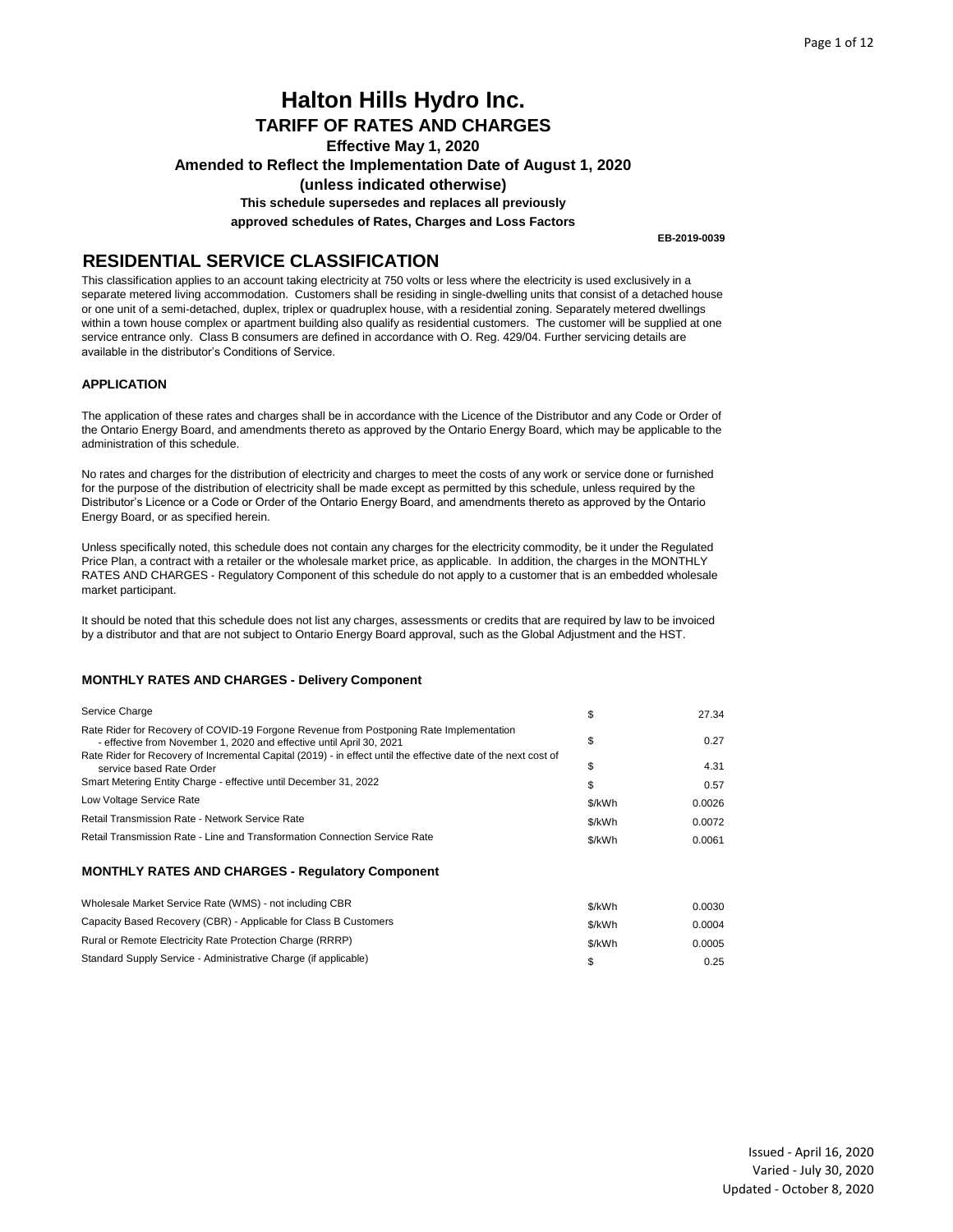# **Halton Hills Hydro Inc.**

**TARIFF OF RATES AND CHARGES**

**Effective May 1, 2020** 

**Amended to Reflect the Implementation Date of August 1, 2020** 

### **(unless indicated otherwise)**

**This schedule supersedes and replaces all previously**

**approved schedules of Rates, Charges and Loss Factors**

**EB-2019-0039**

## **GENERAL SERVICE LESS THAN 50 KW SERVICE CLASSIFICATION**

This classification applies to a non-residential account taking electricity at 750 volts or less whose average monthly maximum demand is less than, or is forecast to be less than, 50 kW. Class B consumers are defined in accordance with O. Reg. 429/04. Further servicing details are available in the distributor's Conditions of Service.

### **APPLICATION**

The application of these rates and charges shall be in accordance with the Licence of the Distributor and any Code or Order of the Ontario Energy Board, and amendments thereto as approved by the Ontario Energy Board, which may be applicable to the administration of this schedule.

No rates and charges for the distribution of electricity and charges to meet the costs of any work or service done or furnished for the purpose of the distribution of electricity shall be made except as permitted by this schedule, unless required by the Distributor's Licence or a Code or Order of the Ontario Energy Board, and amendments thereto as approved by the Ontario Energy Board, or as specified herein.

Unless specifically noted, this schedule does not contain any charges for the electricity commodity, be it under the Regulated Price Plan, a contract with a retailer or the wholesale market price, as applicable. In addition, the charges in the MONTHLY RATES AND CHARGES - Regulatory Component of this schedule do not apply to a customer that is an embedded wholesale market participant.

It should be noted that this schedule does not list any charges, assessments or credits that are required by law to be invoiced by a distributor and that are not subject to Ontario Energy Board approval, such as the Global Adjustment and the HST.

#### **MONTHLY RATES AND CHARGES - Delivery Component**

| Service Charge                                                                                                                                                                                                                                                                    | \$     | 29.38  |
|-----------------------------------------------------------------------------------------------------------------------------------------------------------------------------------------------------------------------------------------------------------------------------------|--------|--------|
| Rate Rider for Recovery of COVID-19 Forgone Revenue from Postponing Rate Implementation<br>- effective from November 1, 2020 and effective until April 30, 2021                                                                                                                   | \$     | 0.29   |
| Rate Rider for Recovery of Incremental Capital (2019) - in effect until the effective date of the next cost of<br>service based Rate Order                                                                                                                                        | \$     | 4.66   |
| Smart Metering Entity Charge - effective until December 31, 2022                                                                                                                                                                                                                  | \$     | 0.57   |
| <b>Distribution Volumetric Rate</b>                                                                                                                                                                                                                                               | \$/kWh | 0.0106 |
| Low Voltage Service Rate                                                                                                                                                                                                                                                          | \$/kWh | 0.0024 |
| Rate Rider for Recovery of COVID-19 Forgone Revenue from Postponing Rate Implementation<br>- effective from November 1, 2020 and effective until April 30, 2021<br>Rate Rider for Recovery of Incremental Capital (2019) - in effect until the effective date of the next cost of | \$/kWh | 0.0001 |
| service based Rate Order                                                                                                                                                                                                                                                          | \$/kWh | 0.0017 |
| Retail Transmission Rate - Network Service Rate                                                                                                                                                                                                                                   | \$/kWh | 0.0063 |
| Retail Transmission Rate - Line and Transformation Connection Service Rate                                                                                                                                                                                                        | \$/kWh | 0.0057 |
| <b>MONTHLY RATES AND CHARGES - Regulatory Component</b>                                                                                                                                                                                                                           |        |        |
| Wholesale Market Service Rate (WMS) - not including CBR                                                                                                                                                                                                                           | \$/kWh | 0.0030 |
| Capacity Based Recovery (CBR) - Applicable for Class B Customers                                                                                                                                                                                                                  | \$/kWh | 0.0004 |
| Rural or Remote Electricity Rate Protection Charge (RRRP)                                                                                                                                                                                                                         | \$/kWh | 0.0005 |

Standard Supply Service - Administrative Charge (if applicable) 6. 25 0.25 (1996) 8. [1996] Standard Supply Service - 0.25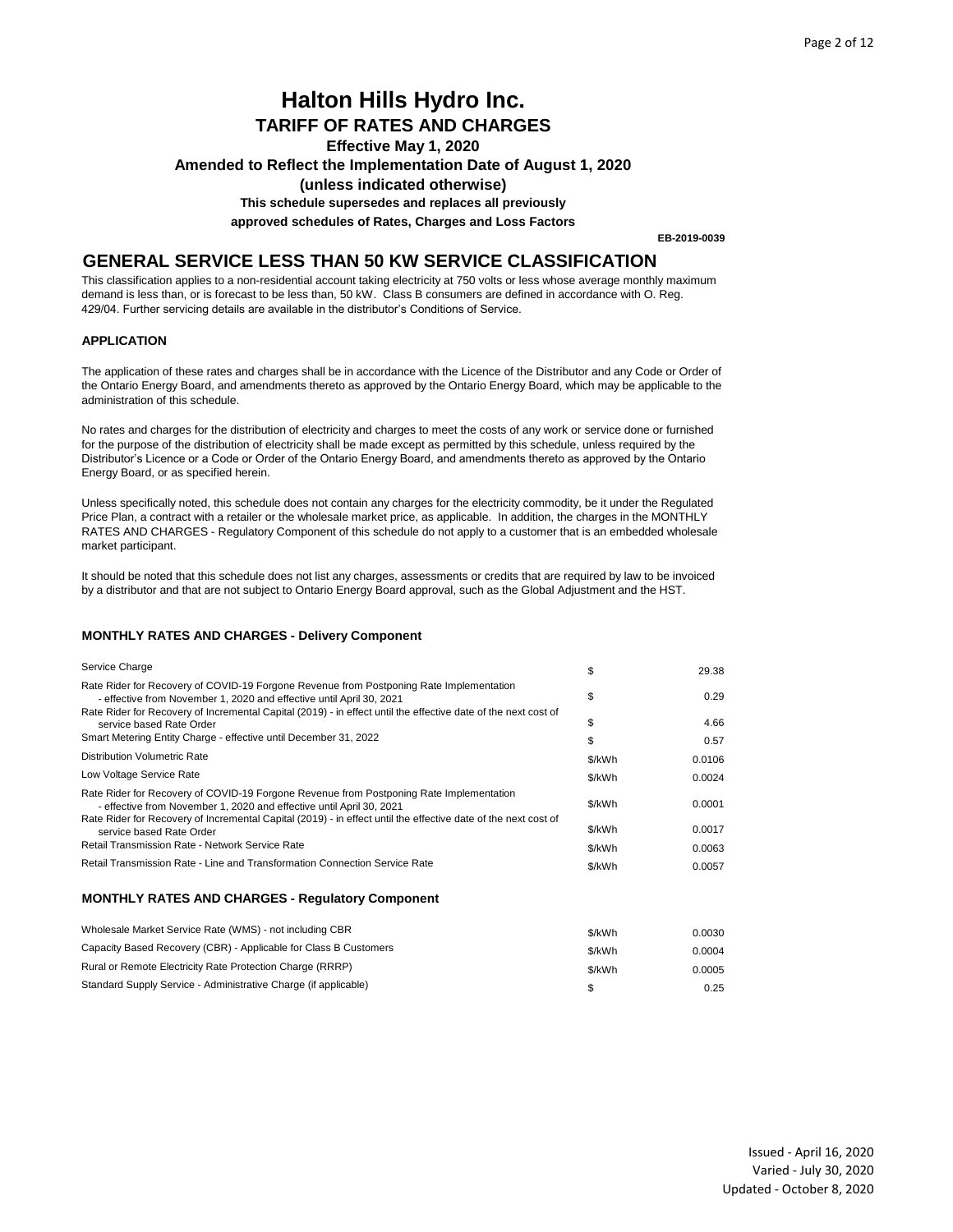## **Halton Hills Hydro Inc. TARIFF OF RATES AND CHARGES Effective May 1, 2020 Amended to Reflect the Implementation Date of August 1, 2020 (unless indicated otherwise)**

**This schedule supersedes and replaces all previously**

**approved schedules of Rates, Charges and Loss Factors**

**EB-2019-0039**

## **GENERAL SERVICE 50 TO 999 KW SERVICE CLASSIFICATION**

This classification applies to a non-residential customer with an average peak demand equal to or greater than 50 kW over the past twelve months, or is forecast to be equal to or greater than 50 kW, but less than 1,000 kW. For a new customer without prior billing history, the peak demand will be based on 90% of the proposed capacity or installed transformer. Class B consumers are defined in accordance with O. Reg. 429/04. Further servicing details are available in the distributor's Conditions of Service.

### **APPLICATION**

The application of these rates and charges shall be in accordance with the Licence of the Distributor and any Code or Order of the Ontario Energy Board, and amendments thereto as approved by the Ontario Energy Board, which may be applicable to the administration of this schedule.

No rates and charges for the distribution of electricity and charges to meet the costs of any work or service done or furnished for the purpose of the distribution of electricity shall be made except as permitted by this schedule, unless required by the Distributor's Licence or a Code or Order of the Ontario Energy Board, and amendments thereto as approved by the Ontario Energy Board, or as specified herein.

Unless specifically noted, this schedule does not contain any charges for the electricity commodity, be it under the Regulated Price Plan, a contract with a retailer or the wholesale market price, as applicable. In addition, the charges in the MONTHLY RATES AND CHARGES - Regulatory Component of this schedule do not apply to a customer that is an embedded wholesale market participant.

If included in the following listing of monthly rates and charges, the rate rider for the disposition of WMS - Sub-account CBR Class B is not applicable to wholesale market participants (WMP), customers that transitioned between Class A and Class B during the variance account accumulation period, or to customers that were in Class A for the entire period. Customers who transitioned are to be charged or refunded their share of the variance disposed through customer specific billing adjustments. This rate rider is to be consistently applied for the entire period to the sunset date of the rate rider. In addition, this rate rider is applicable to all new Class B customers.

If included in the following listing of monthly rates and charges, the rate rider for the disposition of Global Adjustment is only applicable to non-RPP Class B customers. It is not applicable to WMP, customers that transitioned between Class A and Class B during the variance account accumulation period, or to customers that were in Class A for the entire period. Customers who transitioned are to be charged or refunded their share of the variance disposed through customer specific billing adjustments. This rate rider is to be consistently applied for the entire period to the sunset date of the rate rider. In addition, this rate rider is applicable to all new non-RPP Class B customers.

It should be noted that this schedule does not list any charges, assessments or credits that are required by law to be invoiced by a distributor and that are not subject to Ontario Energy Board approval, such as the Global Adjustment and the HST.

Billing demands are established at the greater of 100% of the kW, or 90% of the kVA amounts with the exception of the Retail Transmission Rate-Network Service Rate, which is billed on a \$/kW basis only.

| Service Charge                                                                                                                                                  | \$    | 89.89  |
|-----------------------------------------------------------------------------------------------------------------------------------------------------------------|-------|--------|
| Rate Rider for Recovery of COVID-19 Forgone Revenue from Postponing Rate Implementation<br>- effective from November 1, 2020 and effective until April 30, 2021 | \$    | 0.88   |
| Rate Rider for Recovery of Incremental Capital (2019) - in effect until the effective date of the next cost of<br>service based Rate Order                      | S     | 14.28  |
| Distribution Volumetric Rate                                                                                                                                    | \$/kW | 3.9942 |
| Low Voltage Service Rate                                                                                                                                        | \$/kW | 1.0483 |
| Rate Rider for Recovery of COVID-19 Forgone Revenue from Postponing Rate Implementation<br>- effective from November 1, 2020 and effective until April 30, 2021 | \$/kW | 0.0399 |
| Rate Rider for Recovery of Incremental Capital (2019) - in effect until the effective date of the next cost of<br>service based Rate Order                      | \$/kW | 0.6343 |
| Retail Transmission Rate - Network Service Rate                                                                                                                 | \$/kW | 2.7559 |
| Retail Transmission Rate - Line and Transformation Connection Service Rate                                                                                      | \$/kW | 2.3835 |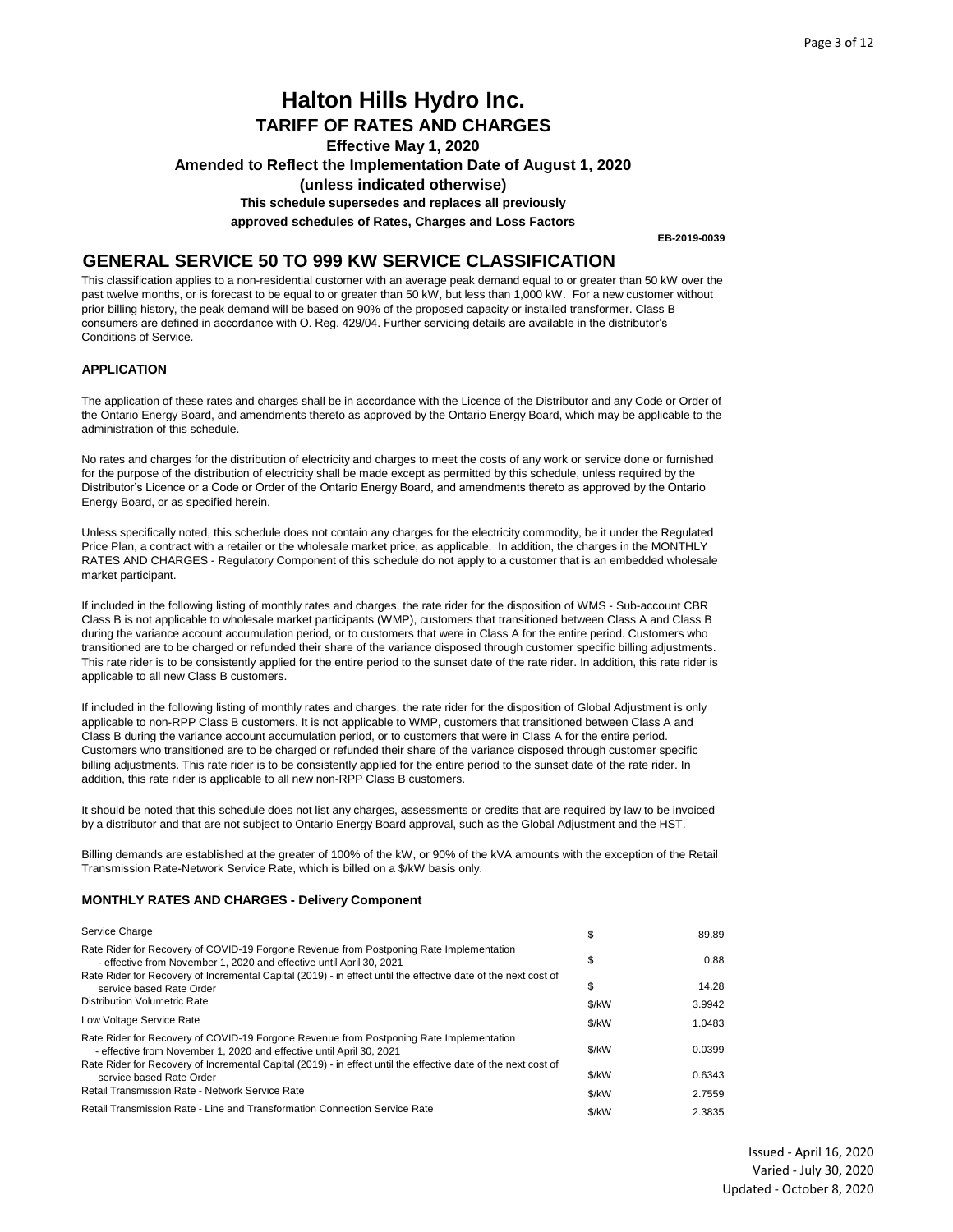## **Amended to Reflect the Implementation Date of August 1, 2020**

### **(unless indicated otherwise)**

### **This schedule supersedes and replaces all previously**

**approved schedules of Rates, Charges and Loss Factors**

**EB-2019-0039**

### **MONTHLY RATES AND CHARGES - Regulatory Component**

| Wholesale Market Service Rate (WMS) - not including CBR          | \$/kWh | 0.0030 |
|------------------------------------------------------------------|--------|--------|
| Capacity Based Recovery (CBR) - Applicable for Class B Customers | \$/kWh | 0.0004 |
| Rural or Remote Electricity Rate Protection Charge (RRRP)        | \$/kWh | 0.0005 |
| Standard Supply Service - Administrative Charge (if applicable)  |        | 0.25   |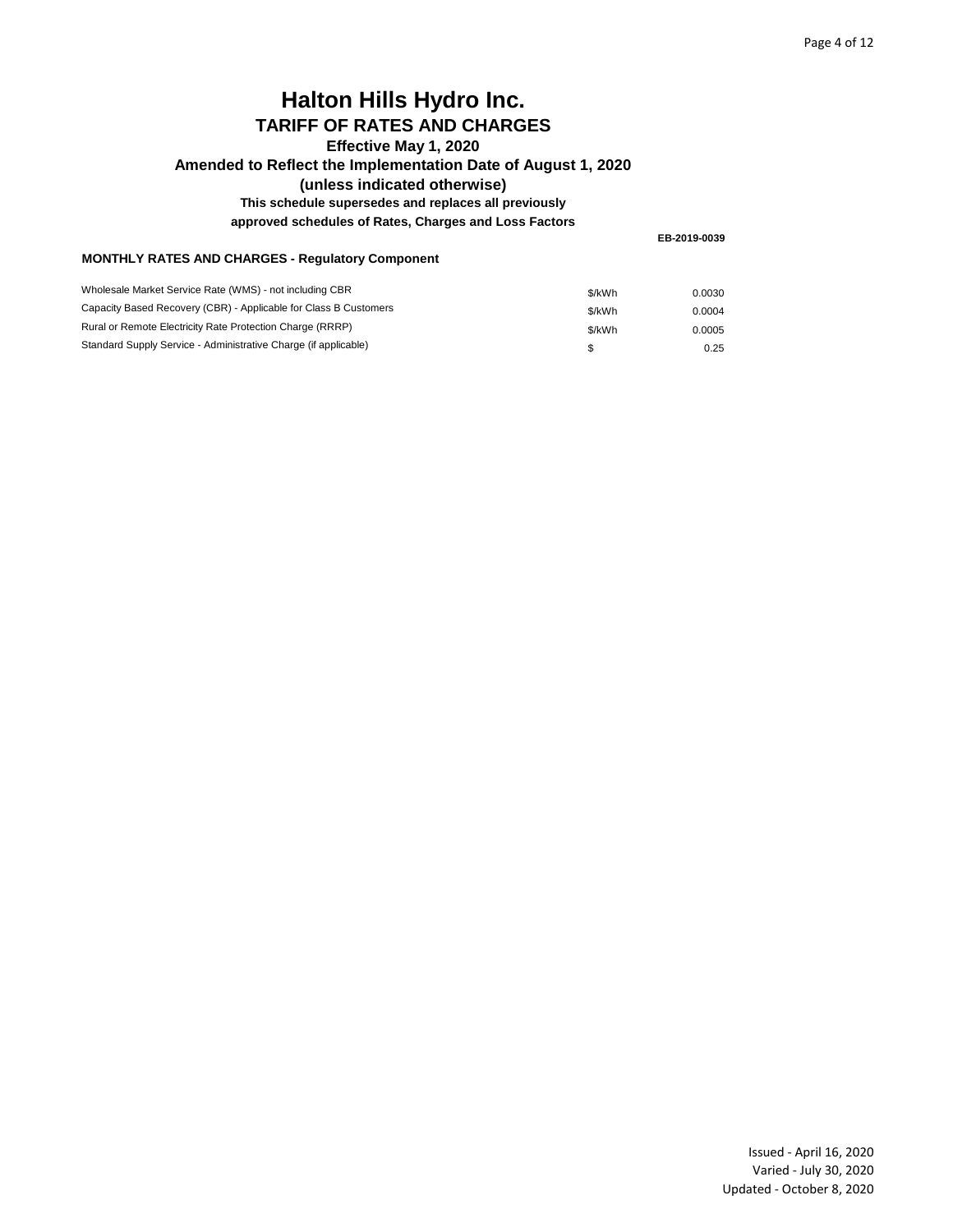## **Halton Hills Hydro Inc. TARIFF OF RATES AND CHARGES**

**Effective May 1, 2020** 

**Amended to Reflect the Implementation Date of August 1, 2020** 

### **(unless indicated otherwise)**

**This schedule supersedes and replaces all previously**

**approved schedules of Rates, Charges and Loss Factors**

**EB-2019-0039**

### **GENERAL SERVICE 1,000 TO 4,999 KW SERVICE CLASSIFICATION**

This classification applies to a non-residential customer with an average peak demand equal to or greater than 1,000 kW over the past twelve months, or is forecast to be equal to or greater than 1,000 kW, but less than 5,000 kW. For a new customer without prior billing history, the peak demand will be based on 90% of the installed transformer. Class A and Class B consumers are defined in accordance with O.Reg. 429/04. Further servicing details are available in the distributor's Conditions of Service.

### **APPLICATION**

The application of these rates and charges shall be in accordance with the Licence of the Distributor and any Code or Order of the Ontario Energy Board, and amendments thereto as approved by the Ontario Energy Board, which may be applicable to the administration of this schedule.

No rates and charges for the distribution of electricity and charges to meet the costs of any work or service done or furnished for the purpose of the distribution of electricity shall be made except as permitted by this schedule, unless required by the Distributor's Licence or a Code or Order of the Ontario Energy Board, and amendments thereto as approved by the Ontario Energy Board, or as specified herein.

Unless specifically noted, this schedule does not contain any charges for the electricity commodity, be it under the Regulated Price Plan, a contract with a retailer or the wholesale market price, as applicable. In addition, the charges in the MONTHLY RATES AND CHARGES - Regulatory Component of this schedule do not apply to a customer that is an embedded wholesale market participant.

If included in the following listing of monthly rates and charges, the rate rider for the disposition of WMS - Sub-account CBR Class B is not applicable to wholesale market participants (WMP), customers that transitioned between Class A and Class B during the variance account accumulation period, or to customers that were in Class A for the entire period. Customers who transitioned are to be charged or refunded their share of the variance disposed through customer specific billing adjustments. This rate rider is to be consistently applied for the entire period to the sunset date of the rate rider. In addition, this rate rider is applicable to all new Class B customers.

If included in the following listing of monthly rates and charges, the rate rider for the disposition of Global Adjustment is only applicable to non-RPP Class B customers. It is not applicable to WMP, customers that transitioned between Class A and Class B during the variance account accumulation period, or to customers that were in Class A for the entire period. Customers who transitioned are to be charged or refunded their share of the variance disposed through customer specific billing adjustments. This rate rider is to be consistently applied for the entire period to the sunset date of the rate rider. In addition, this rate rider is applicable to all new non-RPP Class B customers.

It should be noted that this schedule does not list any charges, assessments or credits that are required by law to be invoiced by a distributor and that are not subject to Ontario Energy Board approval, such as the Global Adjustment and the HST.

Billing demands are established at the greater of 100% of the kW, or 90% of the kVA amounts with the exception of the Retail Transmission Rate-Network Service Rate, which is billed on a \$/kW basis only.

| Service Charge                                                                                                                                                  | \$      | 192.10 |
|-----------------------------------------------------------------------------------------------------------------------------------------------------------------|---------|--------|
| Rate Rider for Recovery of COVID-19 Forgone Revenue from Postponing Rate Implementation<br>- effective from November 1, 2020 and effective until April 30, 2021 | \$      | 1.88   |
| Rate Rider for Recovery of Incremental Capital (2019) - in effect until the effective date of the next cost of<br>service based Rate Order                      | \$      | 30.51  |
| Distribution Volumetric Rate                                                                                                                                    | \$/kW   | 3.5931 |
| Low Voltage Service Rate                                                                                                                                        | \$/kW   | 1.0483 |
| Rate Rider for Recovery of COVID-19 Forgone Revenue from Postponing Rate Implementation<br>- effective from November 1, 2020 and effective until April 30, 2021 | \$/kW   | 0.0391 |
| Rate Rider for Recovery of Incremental Capital (2019) - in effect until the effective date of the next cost of<br>service based Rate Order                      | \$/kW   | 0.5706 |
| Retail Transmission Rate - Network Service Rate                                                                                                                 | \$/kW   | 2.7559 |
| Retail Transmission Rate - Line and Transformation Connection Service Rate                                                                                      | $$$ /kW | 2.3835 |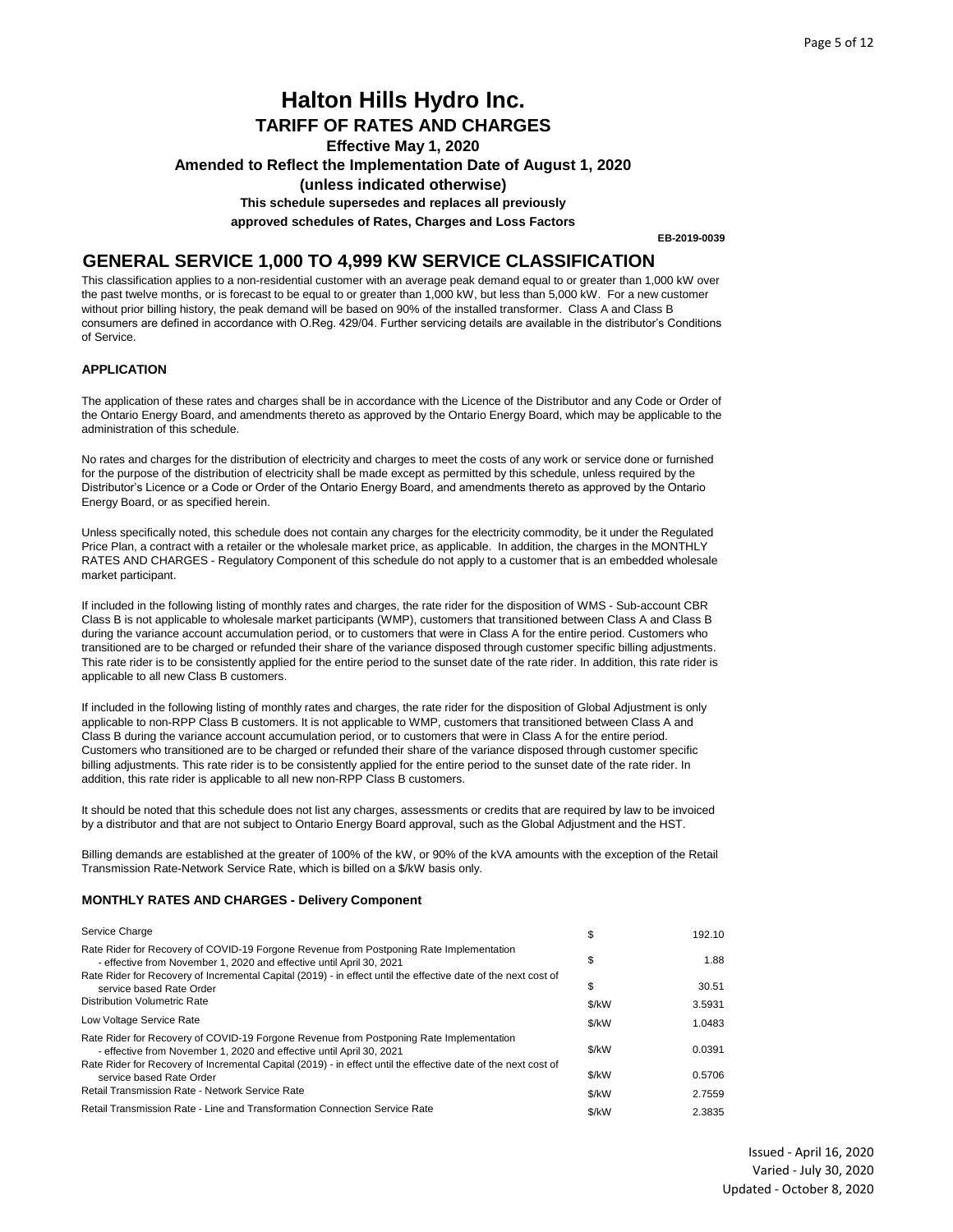## **Amended to Reflect the Implementation Date of August 1, 2020**

### **(unless indicated otherwise)**

### **This schedule supersedes and replaces all previously**

**approved schedules of Rates, Charges and Loss Factors**

**EB-2019-0039**

### **MONTHLY RATES AND CHARGES - Regulatory Component**

| Wholesale Market Service Rate (WMS) - not including CBR          | \$/kWh | 0.0030 |
|------------------------------------------------------------------|--------|--------|
| Capacity Based Recovery (CBR) - Applicable for Class B Customers | \$/kWh | 0.0004 |
| Rural or Remote Electricity Rate Protection Charge (RRRP)        | \$/kWh | 0.0005 |
| Standard Supply Service - Administrative Charge (if applicable)  |        | 0.25   |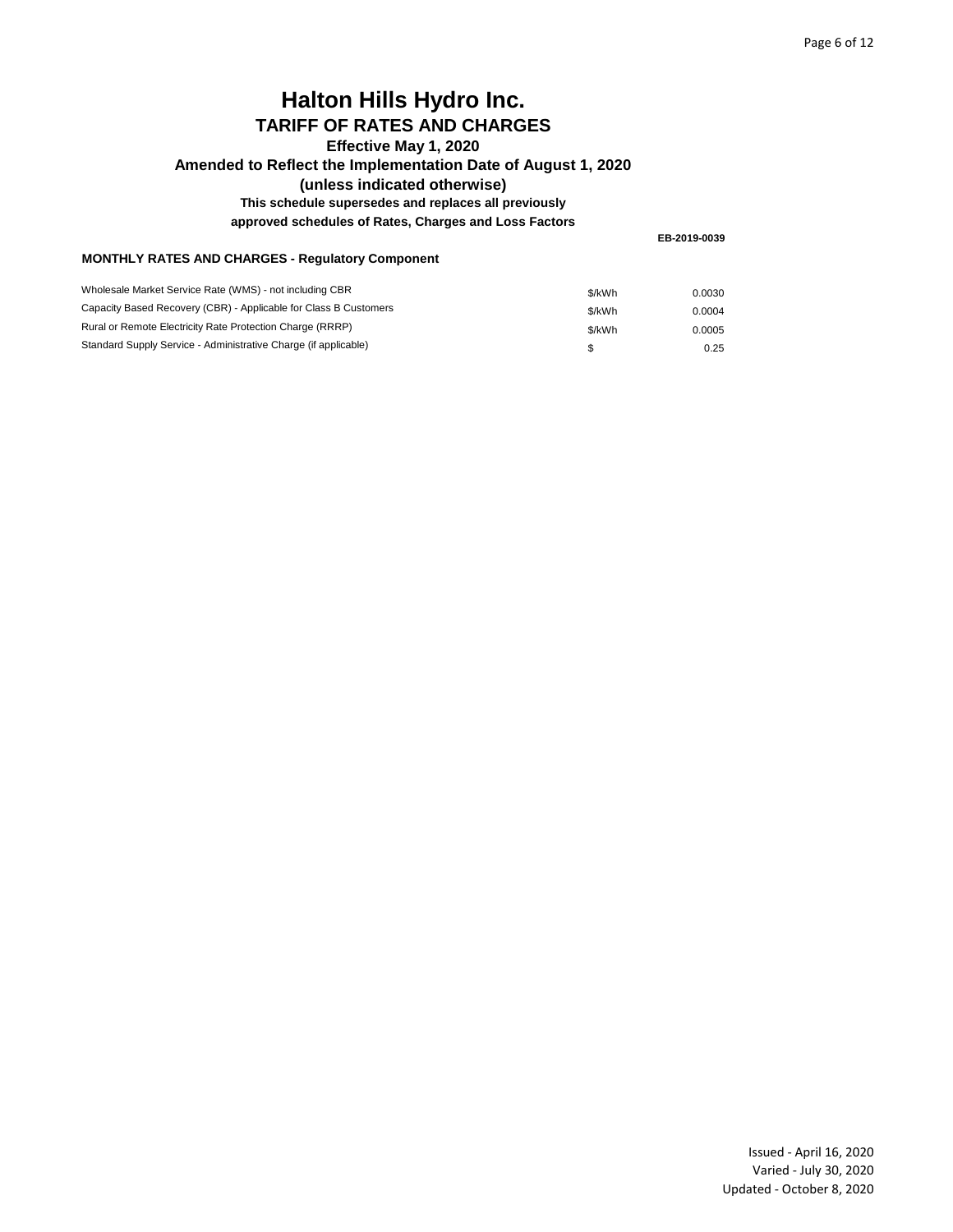## **Halton Hills Hydro Inc. TARIFF OF RATES AND CHARGES**

**Effective May 1, 2020** 

**Amended to Reflect the Implementation Date of August 1, 2020** 

### **(unless indicated otherwise)**

**This schedule supersedes and replaces all previously**

**approved schedules of Rates, Charges and Loss Factors**

**EB-2019-0039**

## **UNMETERED SCATTERED LOAD SERVICE CLASSIFICATION**

This classification applies to an account taking electricity at 750 volts or less whose average monthly maximum demand is less than, or is forecast to be less than, 50 kW and the consumption is unmetered. Such connections include cable TV power packs, bus shelters, telephone booths, traffic lights, pedestrian X-Walk signals/beacons, railway crossings, etc. The level of the consumption will be agreed to by the distributor and the customer, based on detailed manufacturer information/documentation with regard to electrical consumption of the unmetered load or periodic monitoring of actual consumption. Class B consumers are defined in accordance with O. Reg. 429/04. Further servicing details are available in the distributor's Conditions of Service.

### **APPLICATION**

The application of these rates and charges shall be in accordance with the Licence of the Distributor and any Code or Order of the Ontario Energy Board, and amendments thereto as approved by the Ontario Energy Board, which may be applicable to the administration of this schedule.

No rates and charges for the distribution of electricity and charges to meet the costs of any work or service done or furnished for the purpose of the distribution of electricity shall be made except as permitted by this schedule, unless required by the Distributor's Licence or a Code or Order of the Ontario Energy Board, and amendments thereto as approved by the Ontario Energy Board, or as specified herein.

Unless specifically noted, this schedule does not contain any charges for the electricity commodity, be it under the Regulated Price Plan, a contract with a retailer or the wholesale market price, as applicable. In addition, the charges in the MONTHLY RATES AND CHARGES - Regulatory Component of this schedule do not apply to a customer that is an embedded wholesale market participant.

It should be noted that this schedule does not list any charges, assessments or credits that are required by law to be invoiced by a distributor and that are not subject to Ontario Energy Board approval, such as the Global Adjustment and the HST.

#### **MONTHLY RATES AND CHARGES - Delivery Component**

| Service Charge (per connection)                                                                                                                                                               | \$               | 8.25             |
|-----------------------------------------------------------------------------------------------------------------------------------------------------------------------------------------------|------------------|------------------|
| Rate Rider for Recovery of COVID-19 Forgone Revenue from Postponing Rate Implementation<br>- effective from November 1, 2020 and effective until April 30, 2021                               | \$               | 0.08             |
| Rate Rider for Recovery of Incremental Capital (2019) - in effect until the effective date of the next cost of<br>service based Rate Order                                                    | \$               | 1.31             |
| <b>Distribution Volumetric Rate</b>                                                                                                                                                           | \$/kWh           | 0.0056           |
| Low Voltage Service Rate                                                                                                                                                                      | \$/kWh           | 0.0024           |
| Rate Rider for Recovery of Incremental Capital (2019) - in effect until the effective date of the next cost of<br>service based Rate Order<br>Retail Transmission Rate - Network Service Rate | \$/kWh<br>\$/kWh | 0.0009<br>0.0063 |
| Retail Transmission Rate - Line and Transformation Connection Service Rate                                                                                                                    | \$/kWh           | 0.0057           |
| <b>MONTHLY RATES AND CHARGES - Requiatory Component</b>                                                                                                                                       |                  |                  |
| Wholesale Market Service Rate (WMS) - not including CBR                                                                                                                                       | \$/kWh           | 0.0030           |

\$/kWh 0.0004 \$/kWh 0.0005 0.25 Capacity Based Recovery (CBR) - Applicable for Class B Customers Rural or Remote Electricity Rate Protection Charge (RRRP) Standard Supply Service - Administrative Charge (if applicable)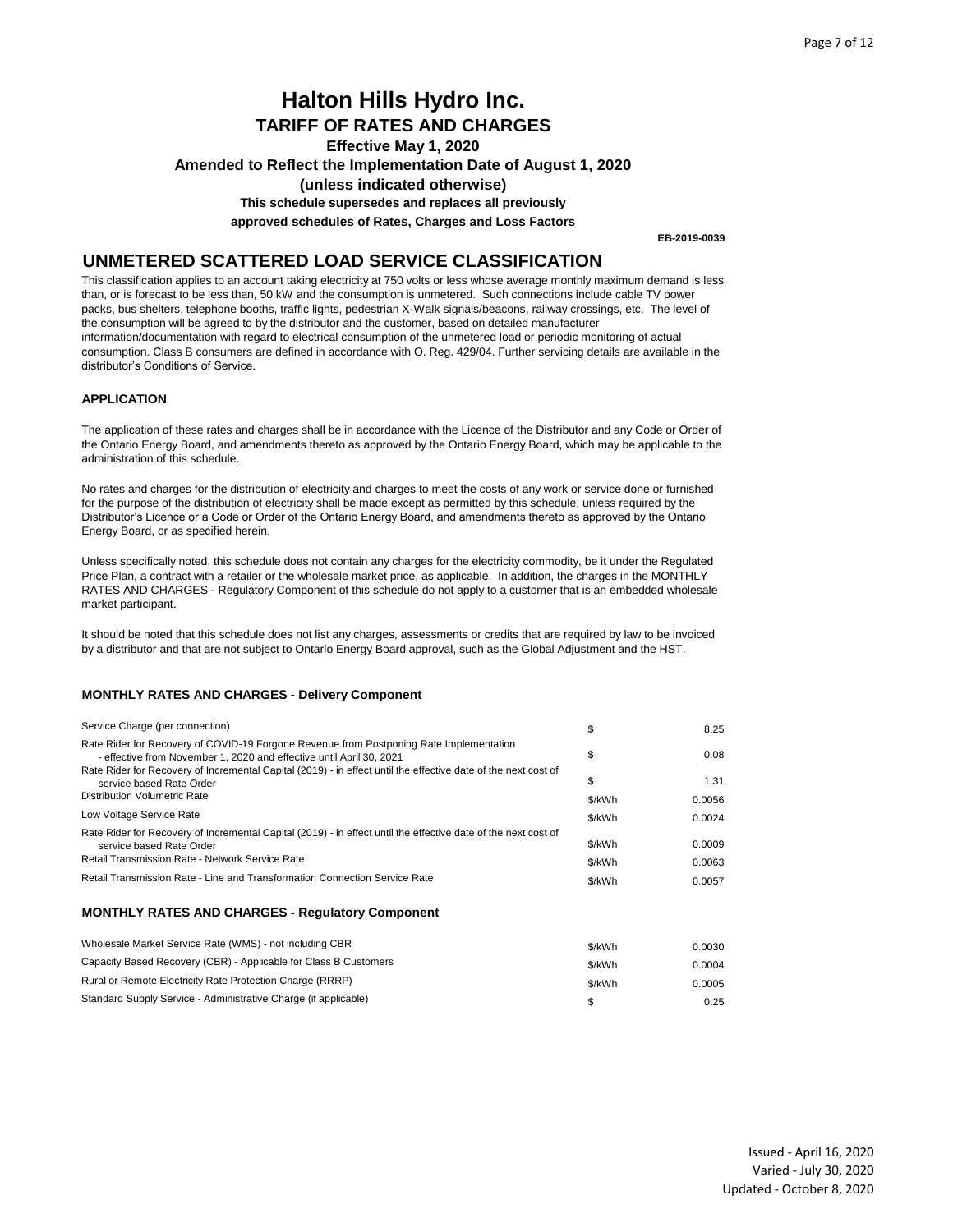**Amended to Reflect the Implementation Date of August 1, 2020** 

**(unless indicated otherwise)**

**This schedule supersedes and replaces all previously**

**approved schedules of Rates, Charges and Loss Factors**

**EB-2019-0039**

## **SENTINEL LIGHTING SERVICE CLASSIFICATION**

This classification refers to accounts that are an unmetered lighting load supplied to a sentinel light. Class B consumers are defined in accordance with O. Reg. 429/04. Further servicing details are available in the distributor's Conditions of Service.

### **APPLICATION**

The application of these rates and charges shall be in accordance with the Licence of the Distributor and any Code or Order of the Ontario Energy Board, and amendments thereto as approved by the Ontario Energy Board, which may be applicable to the administration of this schedule.

No rates and charges for the distribution of electricity and charges to meet the costs of any work or service done or furnished for the purpose of the distribution of electricity shall be made except as permitted by this schedule, unless required by the Distributor's Licence or a Code or Order of the Ontario Energy Board, and amendments thereto as approved by the Ontario Energy Board, or as specified herein.

Unless specifically noted, this schedule does not contain any charges for the electricity commodity, be it under the Regulated Price Plan, a contract with a retailer or the wholesale market price, as applicable. In addition, the charges in the MONTHLY RATES AND CHARGES - Regulatory Component of this schedule do not apply to a customer that is an embedded wholesale market participant.

It should be noted that this schedule does not list any charges, assessments or credits that are required by law to be invoiced by a distributor and that are not subject to Ontario Energy Board approval, such as the Global Adjustment and the HST.

| Service Charge (per connection)                                                                                                                                 | \$     | 9.80    |
|-----------------------------------------------------------------------------------------------------------------------------------------------------------------|--------|---------|
| Rate Rider for Recovery of COVID-19 Forgone Revenue from Postponing Rate Implementation<br>- effective from November 1, 2020 and effective until April 30, 2021 | \$     | 0.10    |
| Rate Rider for Recovery of Incremental Capital (2019) - in effect until the effective date of the next cost of<br>service based Rate Order                      | \$     | 1.56    |
| Distribution Volumetric Rate                                                                                                                                    | \$/kW  | 37.1725 |
| Low Voltage Service Rate                                                                                                                                        | \$/kW  | 0.7547  |
| Rate Rider for Recovery of COVID-19 Forgone Revenue from Postponing Rate Implementation<br>- effective from November 1, 2020 and effective until April 30, 2021 | \$/kW  | 0.3591  |
| Rate Rider for Recovery of Incremental Capital (2019) - in effect until the effective date of the next cost of<br>service based Rate Order                      | \$/kW  | 5.9034  |
| Retail Transmission Rate - Network Service Rate                                                                                                                 | \$/kW  | 1.9661  |
| Retail Transmission Rate - Line and Transformation Connection Service Rate                                                                                      | \$/kW  | 1.7158  |
| <b>MONTHLY RATES AND CHARGES - Requiatory Component</b>                                                                                                         |        |         |
| Wholesale Market Service Rate (WMS) - not including CBR                                                                                                         | \$/kWh | 0.0030  |
| Capacity Based Recovery (CBR) - Applicable for Class B Customers                                                                                                | \$/kWh | 0.0004  |
| Rural or Remote Electricity Rate Protection Charge (RRRP)                                                                                                       | \$/kWh | 0.0005  |
| Standard Supply Service - Administrative Charge (if applicable)                                                                                                 | \$     | 0.25    |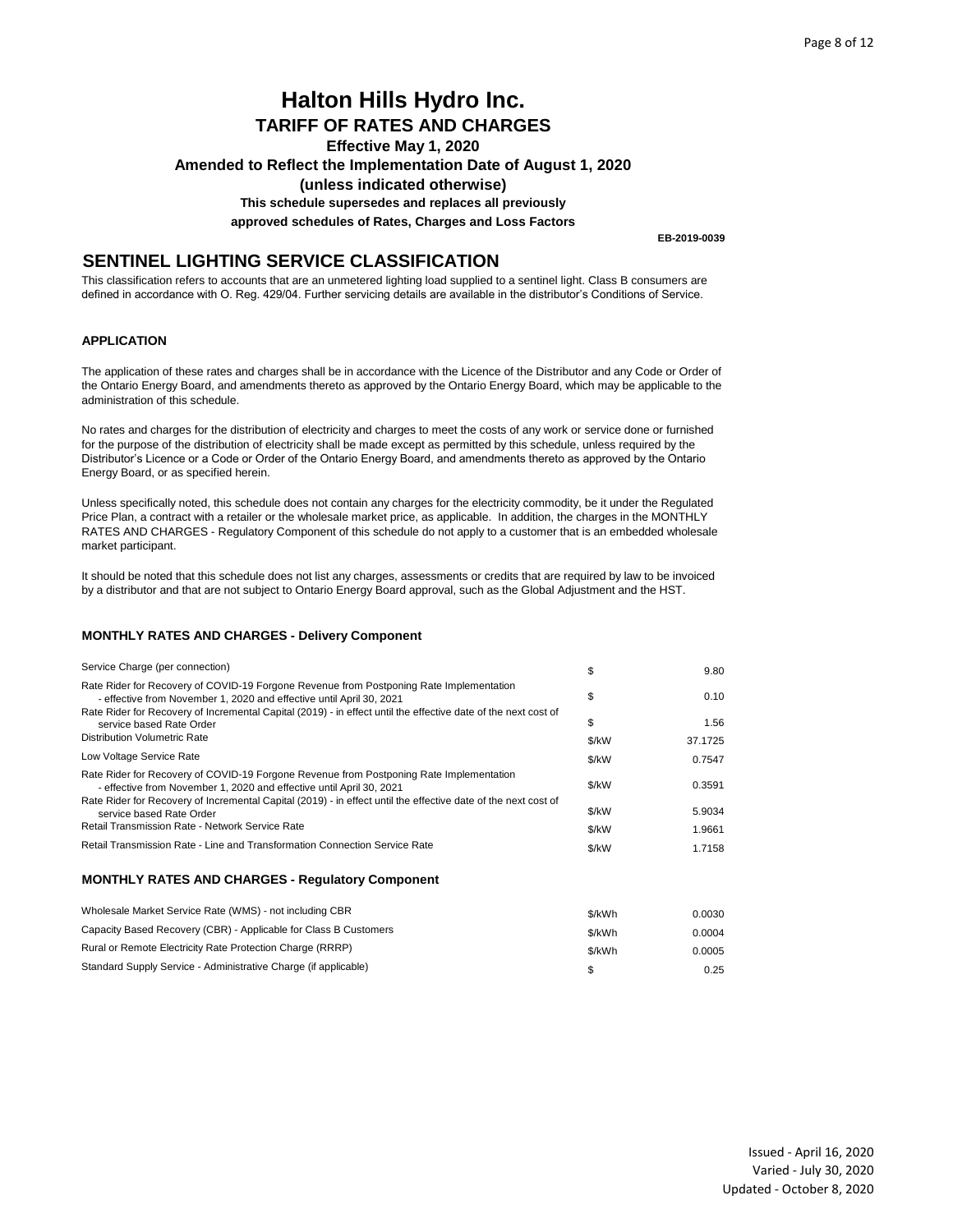## **Halton Hills Hydro Inc. TARIFF OF RATES AND CHARGES Effective May 1, 2020 Amended to Reflect the Implementation Date of August 1, 2020**

## **(unless indicated otherwise)**

**This schedule supersedes and replaces all previously**

**approved schedules of Rates, Charges and Loss Factors**

**EB-2019-0039**

### **STREET LIGHTING SERVICE CLASSIFICATION**

All services supplied to street lighting equipment owned by or operated for the Municipality, the Region or the Province of Ontario shall be classified as Street Lighting Service. Street Lighting plant, facilities, or equipment owned by the customer are subject to the Electrical Safety Authority (ESA) requirements and Halton Hills Hydro specifications. Class B consumers are defined in accordance with O. Reg. 429/04. Further servicing details are available in the distributor's Conditions of Service.

### **APPLICATION**

The application of these rates and charges shall be in accordance with the Licence of the Distributor and any Code or Order of the Ontario Energy Board, and amendments thereto as approved by the Ontario Energy Board, which may be applicable to the administration of this schedule.

No rates and charges for the distribution of electricity and charges to meet the costs of any work or service done or furnished for the purpose of the distribution of electricity shall be made except as permitted by this schedule, unless required by the Distributor's Licence or a Code or Order of the Ontario Energy Board, and amendments thereto as approved by the Ontario Energy Board, or as specified herein.

Unless specifically noted, this schedule does not contain any charges for the electricity commodity, be it under the Regulated Price Plan, a contract with a retailer or the wholesale market price, as applicable. In addition, the charges in the MONTHLY RATES AND CHARGES - Regulatory Component of this schedule do not apply to a customer that is an embedded wholesale market participant.

It should be noted that this schedule does not list any charges, assessments or credits that are required by law to be invoiced by a distributor and that are not subject to Ontario Energy Board approval, such as the Global Adjustment and the HST.

### **MONTHLY RATES AND CHARGES - Delivery Component**

| Service Charge (per connection)                                                                                                                                                                                                                                                   | \$     | 2.38   |
|-----------------------------------------------------------------------------------------------------------------------------------------------------------------------------------------------------------------------------------------------------------------------------------|--------|--------|
| Rate Rider for Recovery of COVID-19 Forgone Revenue from Postponing Rate Implementation<br>- effective from November 1, 2020 and effective until April 30, 2021                                                                                                                   | \$     | 0.02   |
| Rate Rider for Recovery of Incremental Capital (2019) - in effect until the effective date of the next cost of<br>service based Rate Order                                                                                                                                        | \$     | 0.38   |
| <b>Distribution Volumetric Rate</b>                                                                                                                                                                                                                                               | \$/kW  | 1.6071 |
| Low Voltage Service Rate                                                                                                                                                                                                                                                          | \$/kW  | 0.7393 |
| Rate Rider for Recovery of COVID-19 Forgone Revenue from Postponing Rate Implementation<br>- effective from November 1, 2020 and effective until April 30, 2021<br>Rate Rider for Recovery of Incremental Capital (2019) - in effect until the effective date of the next cost of | \$/kW  | 0.0161 |
| service based Rate Order                                                                                                                                                                                                                                                          | \$/kW  | 0.2552 |
| Retail Transmission Rate - Network Service Rate                                                                                                                                                                                                                                   | \$/kW  | 1.9570 |
| Retail Transmission Rate - Line and Transformation Connection Service Rate                                                                                                                                                                                                        | \$/kW  | 1.6809 |
| <b>MONTHLY RATES AND CHARGES - Regulatory Component</b>                                                                                                                                                                                                                           |        |        |
| Wholesale Market Service Rate (WMS) - not including CBR                                                                                                                                                                                                                           | \$/kWh | 0.0030 |
| Capacity Based Recovery (CBR) - Applicable for Class B Customers                                                                                                                                                                                                                  | \$/kWh | 0.0004 |
| Rural or Remote Electricity Rate Protection Charge (RRRP)                                                                                                                                                                                                                         | \$/kWh | 0.0005 |

 $\$\qquad \qquad 0.25$ Rural or Remote Electricity Rate Protection Charge (RRRP) Standard Supply Service - Administrative Charge (if applicable)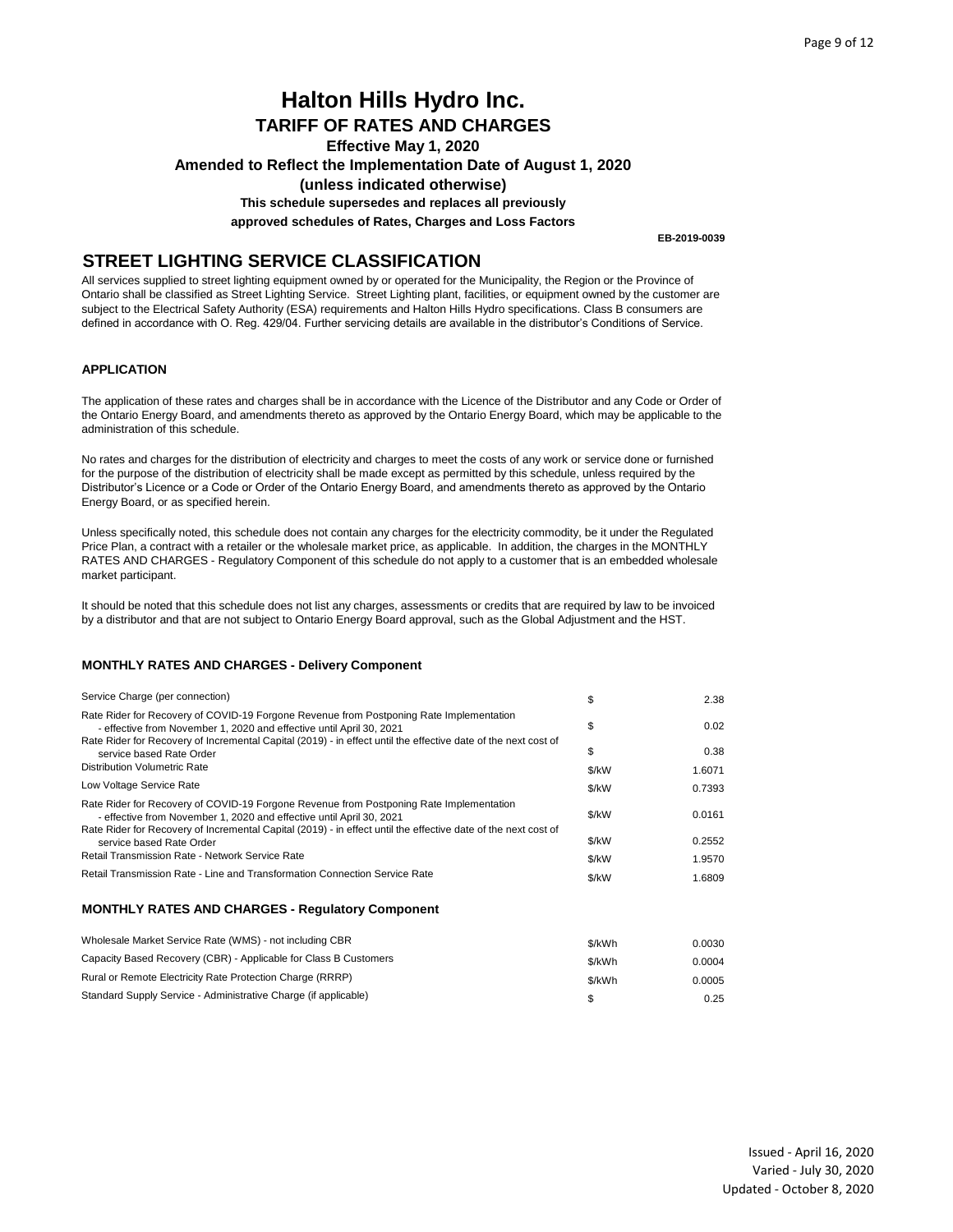## **Halton Hills Hydro Inc. TARIFF OF RATES AND CHARGES Effective May 1, 2020 Amended to Reflect the Implementation Date of August 1, 2020**

**(unless indicated otherwise)**

**This schedule supersedes and replaces all previously**

**approved schedules of Rates, Charges and Loss Factors**

**microFIT SERVICE CLASSIFICATION**

This classification applies to an electricity generation facility contracted under the Independent Electricity System Operator's microFIT program and connected to the distributor's distribution system. Further servicing details are available in the distributor's Conditions of Service.

### **APPLICATION**

The application of these rates and charges shall be in accordance with the Licence of the Distributor and any Code or Order of the Ontario Energy Board, and amendments thereto as approved by the Ontario Energy Board, which may be applicable to the administration of this schedule.

No rates and charges for the distribution of electricity and charges to meet the costs of any work or service done or furnished for the purpose of the distribution of electricity shall be made except as permitted by this schedule, unless required by the Distributor's Licence or a Code or Order of the Ontario Energy Board, and amendments thereto as approved by the Ontario Energy Board, or as specified herein.

Unless specifically noted, this schedule does not contain any charges for the electricity commodity, be it under the Regulated Price Plan, a contract with a retailer or the wholesale market price, as applicable.

It should be noted that this schedule does not list any charges, assessments or credits that are required by law to be invoiced by a distributor and that are not subject to Ontario Energy Board approval, such as the Global Adjustment and the HST.

#### **MONTHLY RATES AND CHARGES - Delivery Component**

| Service Charge                                                                          |               | 4.55   |
|-----------------------------------------------------------------------------------------|---------------|--------|
| <b>ALLOWANCES</b>                                                                       |               |        |
| Transformer Allowance for Ownership - per kW of billing demand/month                    | $$$ /kW       | (0.60) |
| Primary Metering Allowance for Transformer Losses - applied to measured demand & energy | $\frac{0}{0}$ | (1.00) |

Issued - April 16, 2020 Varied - July 30, 2020 Updated - October 8, 2020

**EB-2019-0039**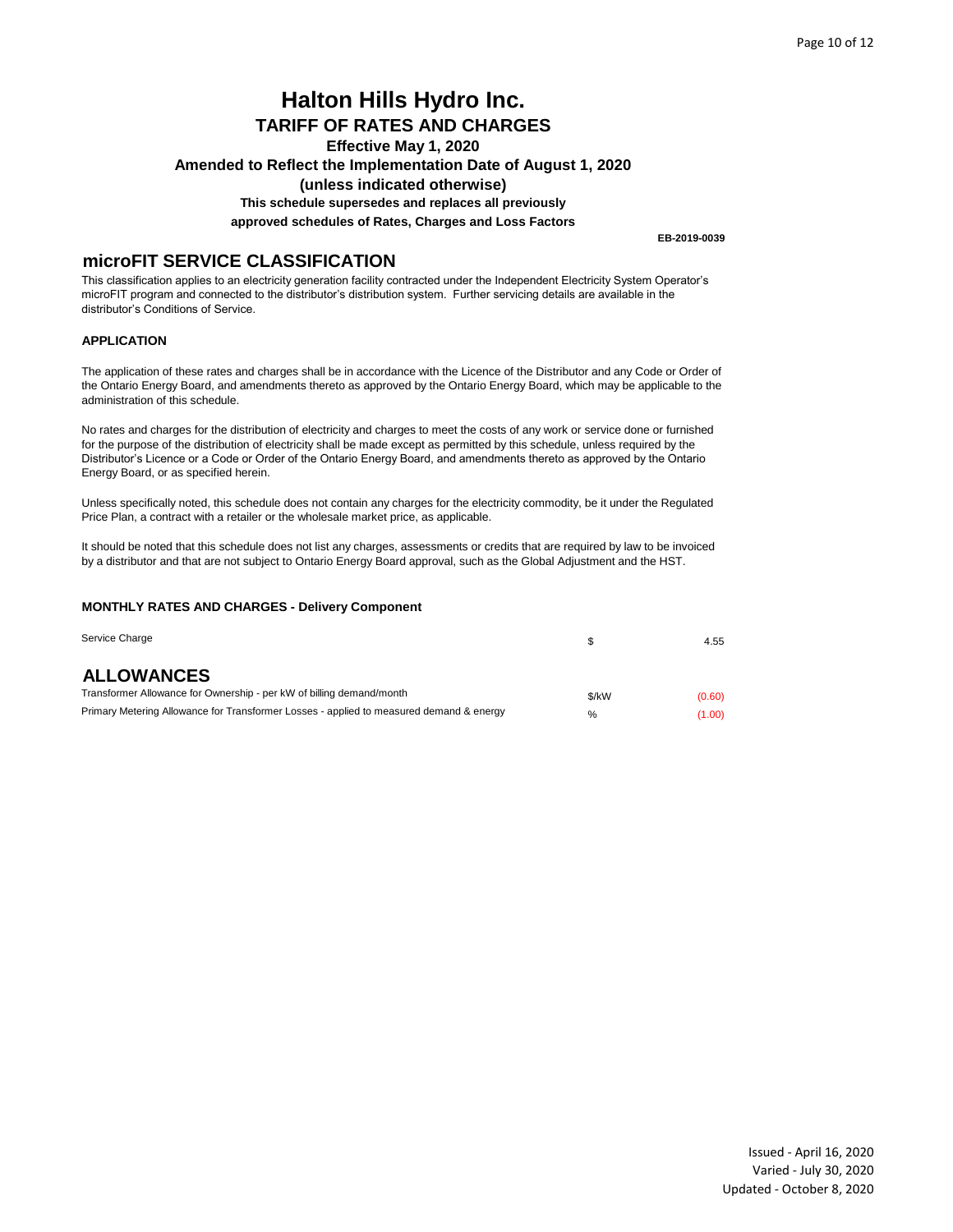## **Halton Hills Hydro Inc. TARIFF OF RATES AND CHARGES Effective May 1, 2020 Amended to Reflect the Implementation Date of August 1, 2020 (unless indicated otherwise) This schedule supersedes and replaces all previously approved schedules of Rates, Charges and Loss Factors**

**EB-2019-0039**

## **SPECIFIC SERVICE CHARGES**

#### **APPLICATION**

The application of these rates and charges shall be in accordance with the Licence of the Distributor and any Code or Order of the Ontario Energy Board, and amendments thereto as approved by the Ontario Energy Board, which may be applicable to the administration of this schedule.

No charges to meet the costs of any work or service done or furnished for the purpose of the distribution of electricity shall be made except as permitted by this schedule, unless required by the Distributor's Licence or a Code or Order of the Ontario Energy Board, and amendments thereto as approved by the Ontario Energy Board, or as specified herein.

It should be noted that this schedule does not list any charges, assessments or credits that are required by law to be invoiced by a distributor and that are not subject to Ontario Energy Board approval, such as the Global Adjustment and the HST.

| <b>Customer Administration</b>                                                            |      |          |
|-------------------------------------------------------------------------------------------|------|----------|
| Arrears certificate                                                                       | \$   | 15.00    |
| Statement of account                                                                      | \$   | 15.00    |
| Pulling post dated cheques                                                                | \$   | 15.00    |
| Duplicate invoices for previous billing                                                   | \$   | 15.00    |
| Request for other billing information                                                     | \$   | 15.00    |
| <b>Easement Letter</b>                                                                    | \$   | 15.00    |
| Income tax letter                                                                         | \$   | 15.00    |
| Notification charge                                                                       | \$   | 15.00    |
| Account history                                                                           | \$   | 15.00    |
| Credit reference/credit check (plus credit agency costs)                                  | \$   | 15.00    |
| Returned Cheque (plus bank charges)                                                       | \$   | 15.00    |
| Charge to certify cheque                                                                  | \$   | 15.00    |
| Legal letter charge                                                                       | \$   | 15.00    |
| Account set up charge/change of occupancy charge (plus credit agency costs if applicable) | \$   | 30.00    |
| Special meter reads                                                                       | \$   | 30.00    |
| Meter dispute charge plus Measurement Canada fees (if meter found correct)                | \$   | 30.00    |
| <b>Non-Payment of Account</b>                                                             |      |          |
| Late Payment - per month                                                                  |      |          |
| (effective annual rate 19.56% per annum or 0.04896% compounded daily rate)                | $\%$ | 1.50     |
| Reconnection at meter - during regular hours                                              | \$   | 65.00    |
| Reconnection at meter - after regular hours                                               | \$   | 185.00   |
| Reconnection at pole - during regular hours                                               | \$   | 185.00   |
| Reconnection at pole - after regular hours                                                | \$   | 415.00   |
| Other                                                                                     |      |          |
| Service call - customer owned equipment                                                   | \$   | 30.00    |
| Service call - after regular hours                                                        | \$   | 165.00   |
| Temporary service install & remove - overhead - no transformer                            | \$   | 500.00   |
| Temporary service install & remove - underground - no transformer                         | \$   | 300.00   |
| Temporary service install & remove - overhead - with transformer                          | \$   | 1,000.00 |
| Specific charge for access to the power poles - \$/pole/year                              | \$   | 44.50    |
| (with the exception of wireless attachments)                                              |      |          |
| Interval meter charge                                                                     | \$   | 20.00    |